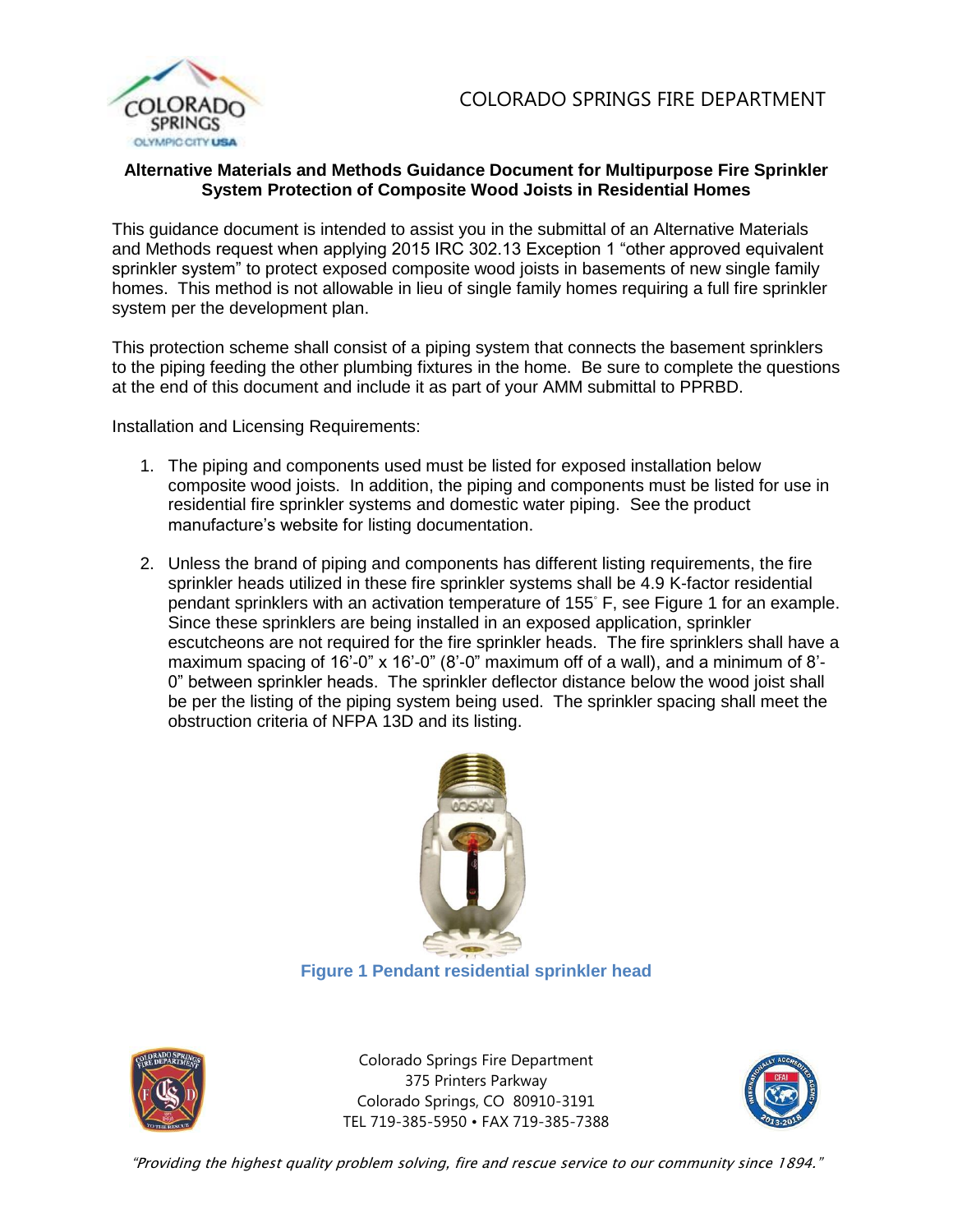- 3. The type and spacing of hangers shall be per the listing of the brand of piping and components or the manufacturer's installation manual. Check the exposed installation listing to ensure that there are not specific hanger requirements for this type of installation.
- 4. The piping arrangement feeding the sprinklers in the basement shall either be a looped (figure 2) or gridded (figure 3) pipe layout.



**Figure 2 Looped pipe layout**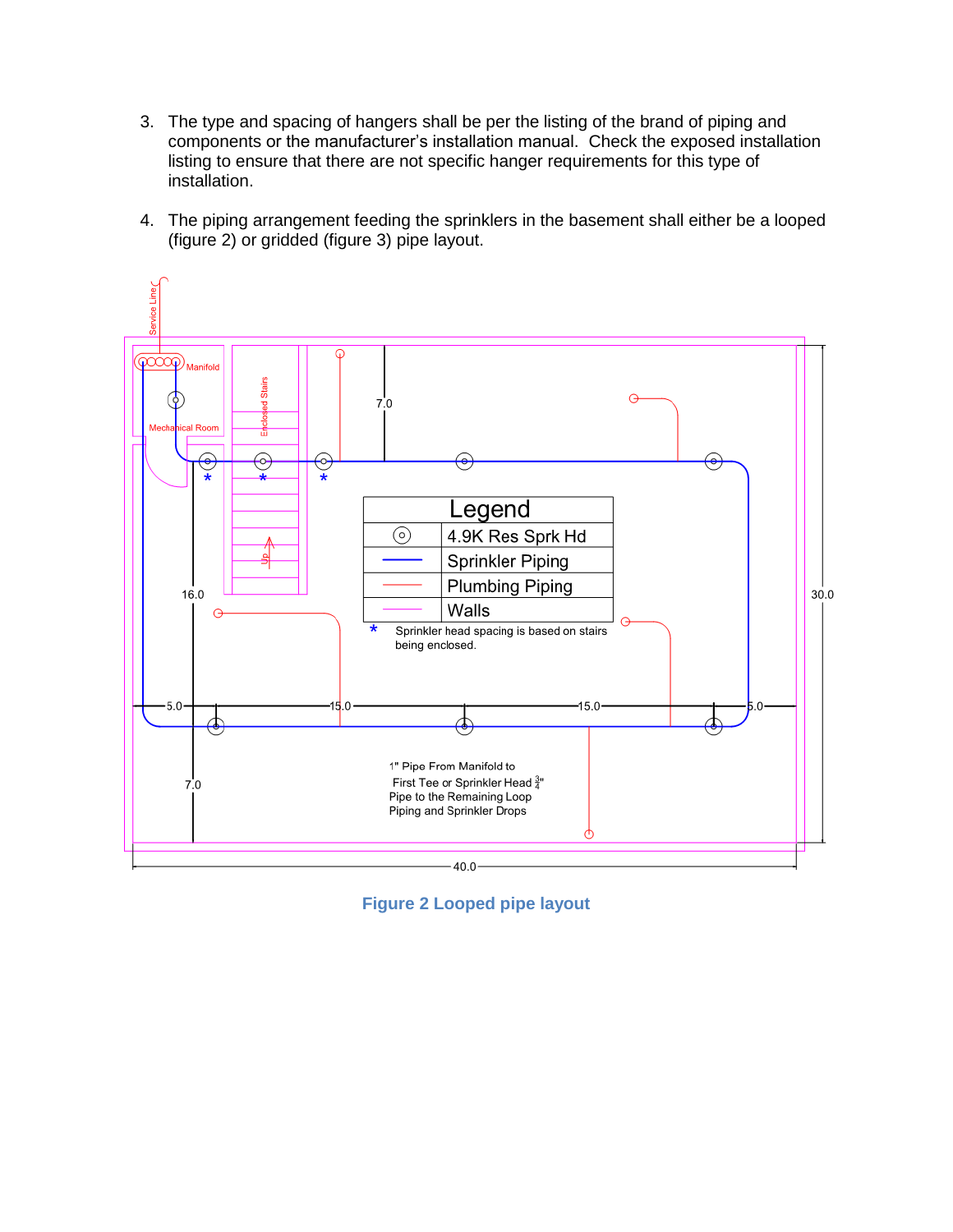

**Figure 3 Gridded pipe layout**

- 5. The sprinkler piping shall consist of a minimum of  $\frac{3}{4}$ " pipe from the service line entry to the main cold water manifold, a minimum of 1" pipe from the main cold water manifold to the connection point of the looped or gridded piping. The looped or gridded piping shall be a minimum of ¾" pipe. The sprinkler piping can contain tees feeding plumbing fixtures.
- 6. PPRBD Plan Review will review the AMM request, with input from CSFD, for compliance with minimum material and installation standards. PPRBD Inspections will review the plumbing aspects of installation, including joints and connections of pipes. Colorado Springs Fire Department will not require plan review, permitting, or inspections, however CSFD reserves the right to perform spot inspections of these installations to ensure that the proper guidelines are being followed.
- 7. If the homeowner decides to finish the basement at a later date, the fire sprinkler heads and associated piping can be removed. Care should be taken in the removal of the fire sprinkler piping to ensure that this piping does not also supply any plumbing fixtures.